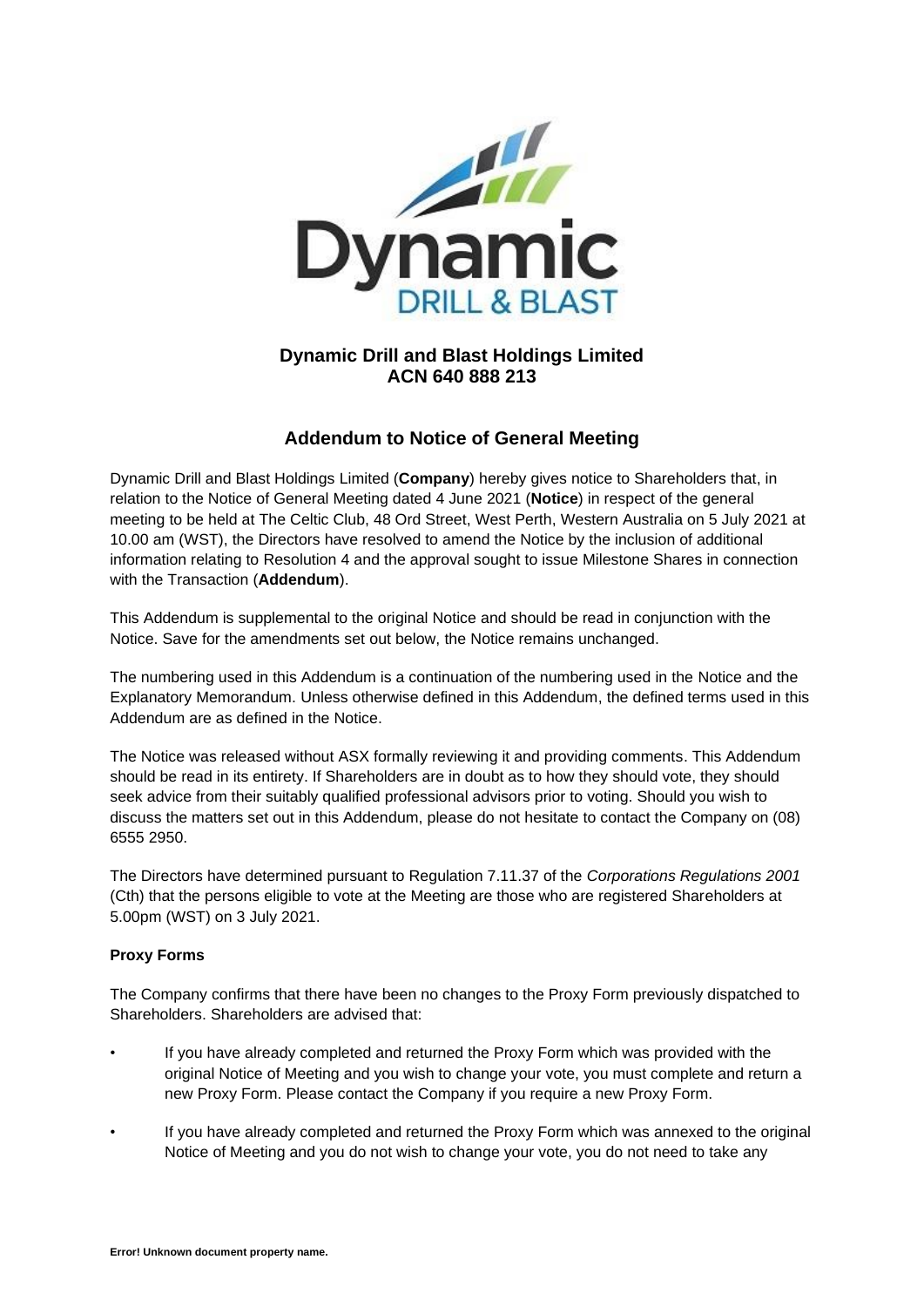action as the earlier submitted Proxy Form will be accepted by the Company unless you submit a new Proxy Form.

• If you have not yet completed and returned a Proxy Form and you wish to vote on the Resolutions in the Notice of Meeting, please complete and return the Proxy Form.

To vote in person, please attend the Meeting at the time, date and place set out above.

### **BY ORDER OF THE BOARD**

Jen

James Bahen Company Secretary Dynamic Drill and Blast Holdings Limited Dated: 17 June 2021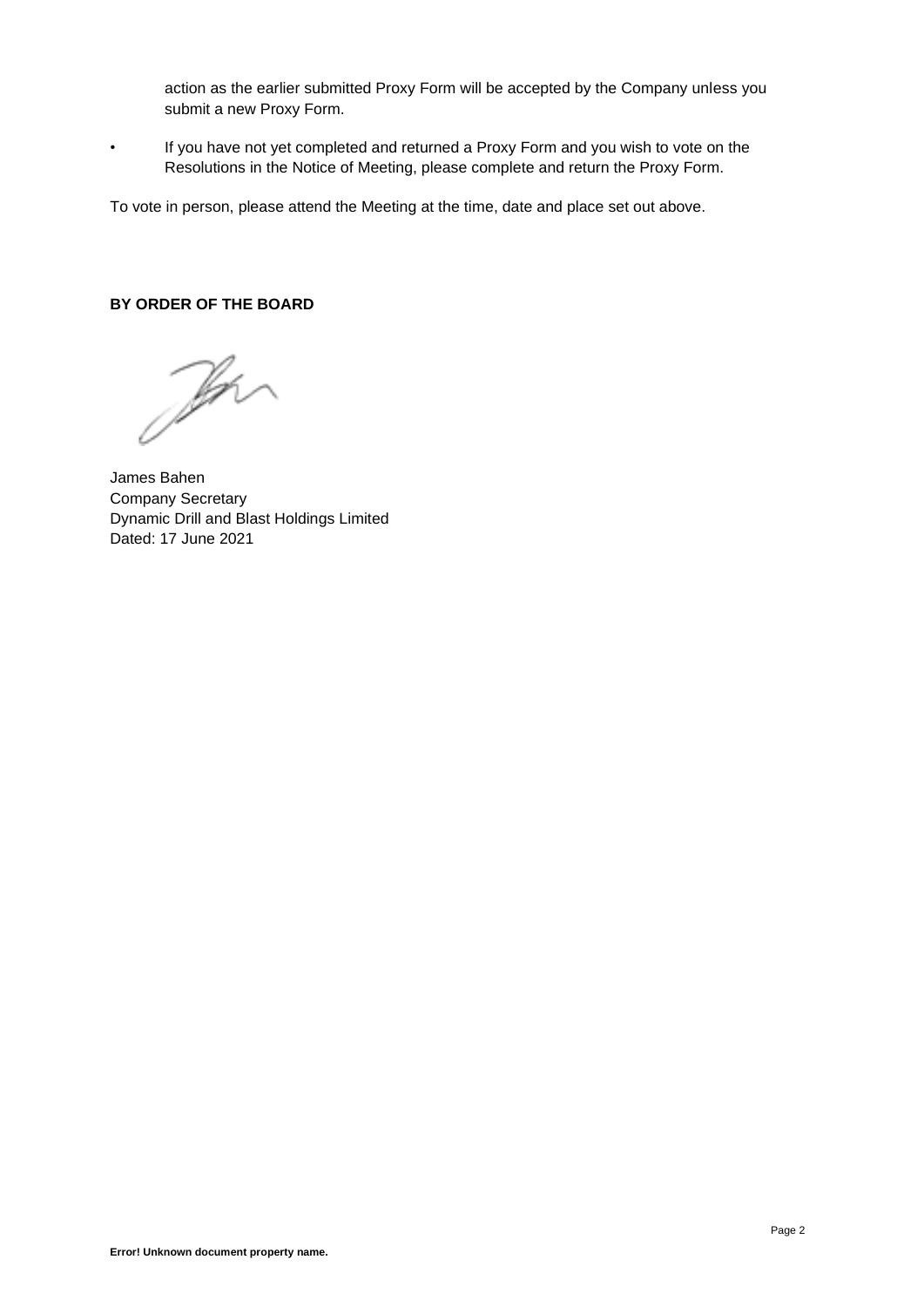## **Dynamic Drill and Blast Holdings Limited ACN 640 888 213**

### **Addendum to Explanatory Memorandum**

#### *Section 8.1 is deleted and replaced with the following:*

### **8.1 General**

Refer to Section 4 for details regarding the Transaction.

Resolution 4 seeks Shareholder approval pursuant to Listing Rule 7.1 for the issue of up to 16,666,667 Milestone Shares to the Vendors (or their respective nominees).

Resolution 4 is a Transaction Resolution and is subject to Shareholders passing the other Transaction Resolutions. If Resolution 4 is not passed, the Company will not be able to proceed to issue the Milestone Shares and, as Resolution 4 is a Transaction Resolution and is subject to Shareholders passing each of the Transaction Resolutions, the Acquisition will not proceed.

In respect to Resolution 4, the Company sought a waiver from ASX from Listing Rule 7.3.4 to permit the Notice not to state that the Milestone Shares will be issued no later than three months after the date of the Meeting. As at the date of the original Notice, the Company was yet to be granted the waiver, but noted it expected that the waiver will be granted prior to the date of the Meeting.

On 9 June 2021, ASX granted the Company a waiver from Listing Rule 7.3.4. The terms of the waiver are set out as follows:

- (a) "Based solely on the information provided, ASX Limited ('ASX') grants Dynamic Drill and Blast Holdings Limited (the 'Company') a waiver from listing rule 7.3.4 to the extent necessary to permit the Company in its notice of meeting ('Notice') seeking shareholder approval for the issue of up to:
	- (i) 16,666,667 fully paid ordinary shares (being A\$4,500,000 in shares at a deemed issue price of \$0.45 per share) ('Deferred Consideration Securities') as part payment of the contingent consideration for the acquisition by the Company for all of the issued capital in Orlando Drilling Pty Ltd ('Orlando') under a Share Purchase Agreement (the 'Agreement') as follows:
		- (A) 7,777,778 shares (being A\$3,500,000 in shares at a deemed issue price of \$0.45 per share) subject to Orlando achieving FY22 EBITDA of at least A\$7,000,000 ('Milestone 1'); and
		- (B) 2 2,222,222 shares (being A\$1,000,000 in shares at a deemed issue price of \$0.45) for every 10% growth in Orlando's EBITDA achieved for FY22 compared to FY21. This is subject to a maximum of 8,888,889 shares (being A\$4,000,000 in shares at a deemed issue price of \$0.45) ('Milestone 2').

(together the 'Milestones'),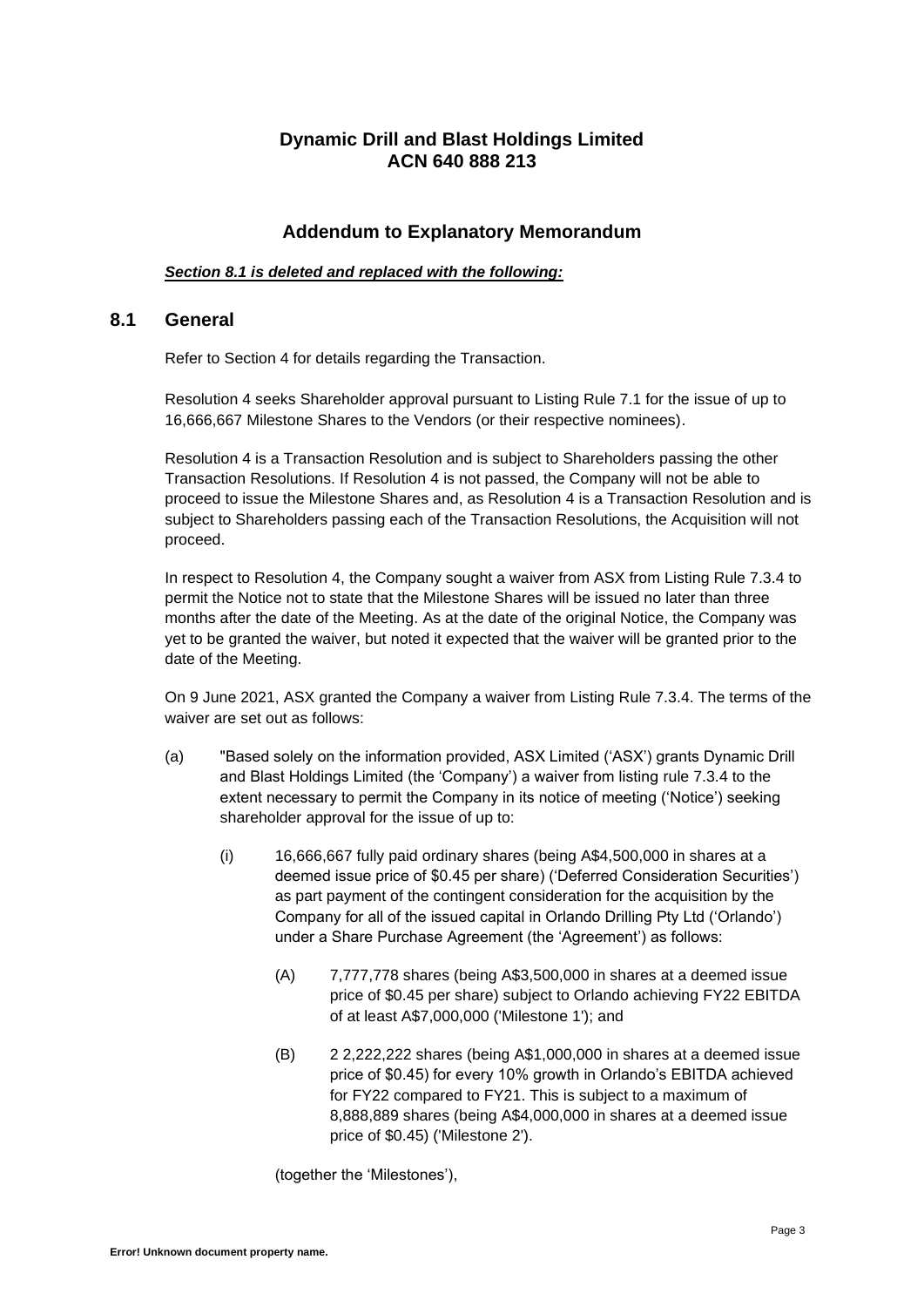not to state that the Deferred Consideration Securities will be issued no later than 3 months from the date of the shareholder meeting ('Meeting'), on the following conditions:

- (ii) The Deferred Consideration Securities are issued after the satisfaction of the Milestones (if and as applicable) and in any event by no later than 31 December 2022.
- (iii) The Milestones are not varied.
- (iv) The maximum number of Deferred Consideration Securities to be issued is capped at 16,666,667ordinary shares and this is stated in the Notice, along with adequate details regarding the potential dilution.
- (v) For any annual reporting period during which any of the Deferred Consideration Securities have been issued or any of them remain to be issued, the Company's annual report sets out the number of Deferred Consideration Securities issued in that annual reporting period, the number of Deferred Consideration Securities that remain to be issued and the basis on which the Deferred Consideration Securities may be issued.
- (vi) In any half year or quarterly report for a period during which any of the Deferred Consideration Securities have been issued or remain to be issued, the Company must include a summary statement of the number of Deferred Consideration Securities issued during the reporting period, the number of Deferred Consideration Securities that remain to be issued and the basis on which the Deferred Consideration Securities may be issued.
- (vii) The Notice contains the full terms and conditions of the Deferred Consideration Securities as well as the conditions of this waiver.
- (b) ASX has considered Listing Rule 7.3.4 only and makes no statement as to the Company's compliance with other listing rules."

### *The following is inserted at the end of Section 8.3:*

## **8.3 Specific information required by Listing Rule 7.3**

As noted in Section 4.2, the deferred consideration payable by the Company under the Acquisition Agreement is comprised of:

- (a) 7,777,778 Shares (being \$3,500,000 in Shares at a deemed issue price of \$0.45 per Share), subject to Orlando achieving FY22 EBITDA of at least \$7,000,000 (ie. Milestone 1); and
- (b) 2,222,222 Shares (being \$1,000,000 in Shares at a deemed issue price of \$0.45) for every 10% increase in FY22 EBITDA compared to an EBITDA target of \$7,000,000 (applied on a pro rata basis), subject to a maximum of 8,888,889 Shares (being \$4,000,000 in Shares at a deemed issue price of \$0.45) (ie. Milestone 2),

(ie. together, the Milestone Shares). Accordingly, the maximum number of Milestone Shares proposed to be issued is 16,666,667**.**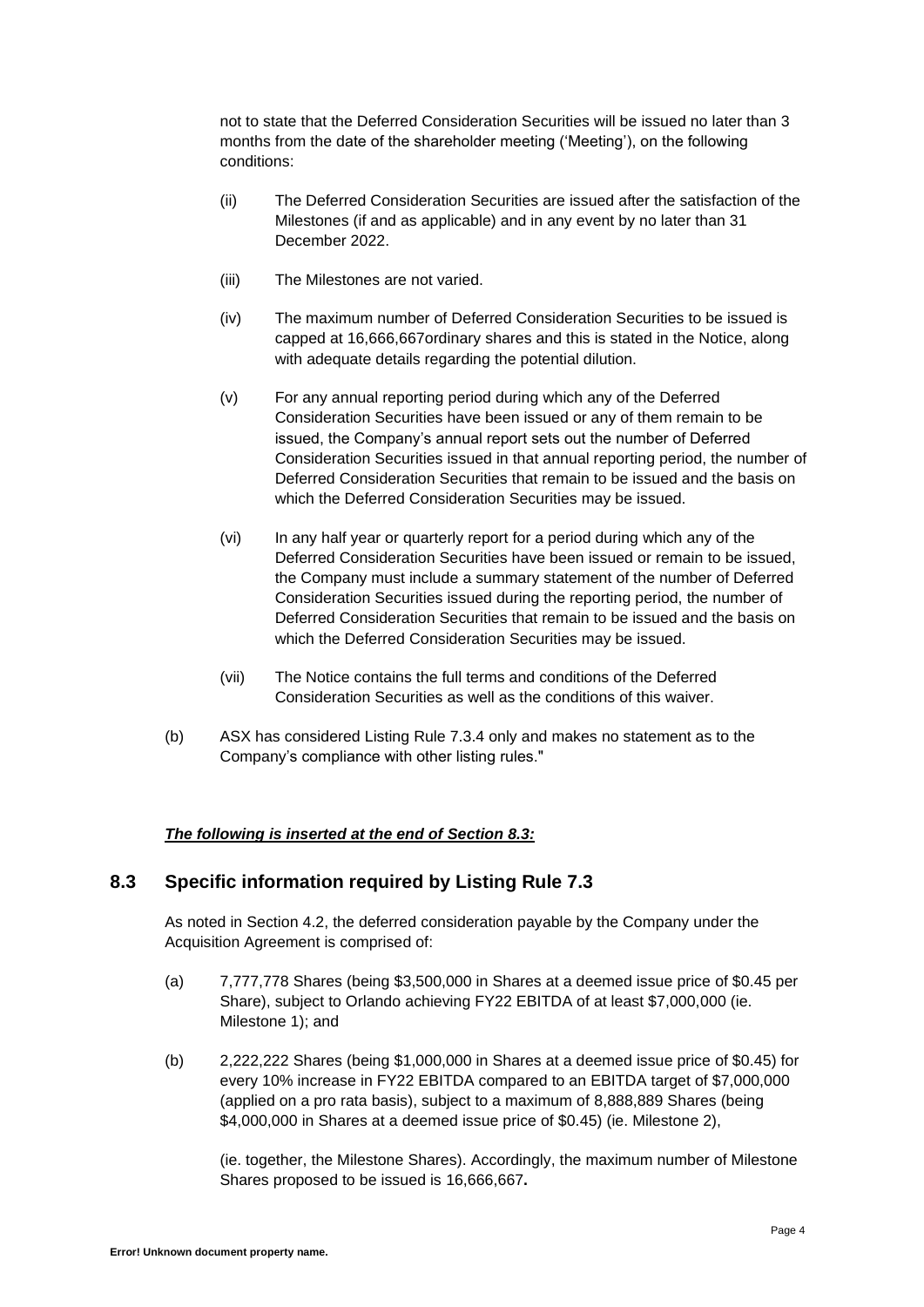For the purposes of calculating FY22 EBITDA above, the Vendors may add any of its actual FY21 EBITDA in excess of \$7,000,000.

All consideration, including the Consideration Shares and Milestone Shares, will be paid or issued to the Vendors (or their respective nominees) in their Respective Proportions and are subject to escrow from the date of their issue until 5 August 2022.

In respect of the above, the Company notes that:

- (a) the Milestone Shares will be fully paid ordinary shares in the capital of the Company and will rank equally in all respects with the Company's existing Shares on issue;
- (b) "EBITDA" means earnings before interest, tax, depreciation and amortisation;
- (c) "FY21 EBITDA" means the EBITDA generated by Orlando during FY21;
- (d) "FY22 EBITDA" means the EBITDA generated by Orlando during FY22; and
- (e) FY21 EBITDA and FY22 EBITDA are calculated in accordance with clauses 4.5 and 4.6 of the Acquisition Agreement, as shown in Schedule 2.

In relation to the achievement of Milestone 2, the following table shows the number of Milestone Shares that would be issued in three hypothetical examples which assume varying levels of FY22 EBITDA being generated by the Company compared to an EBITDA target of \$7,000,000.

| % increase in<br><b>FY22 EBITDA</b><br>compared to an<br><b>EBITDA</b> target of<br>\$7,000,000 | FY22 EBITDA (\$) | <b>Number of Milestone Shares</b><br>issued in respect of the<br>achievement of Milestone 2 |
|-------------------------------------------------------------------------------------------------|------------------|---------------------------------------------------------------------------------------------|
| $0\%$                                                                                           | \$7,000,000      | Nil                                                                                         |
| 10%                                                                                             | \$7,700,000      | 222,222                                                                                     |
| 15%                                                                                             | \$8,050,000      | 333,333                                                                                     |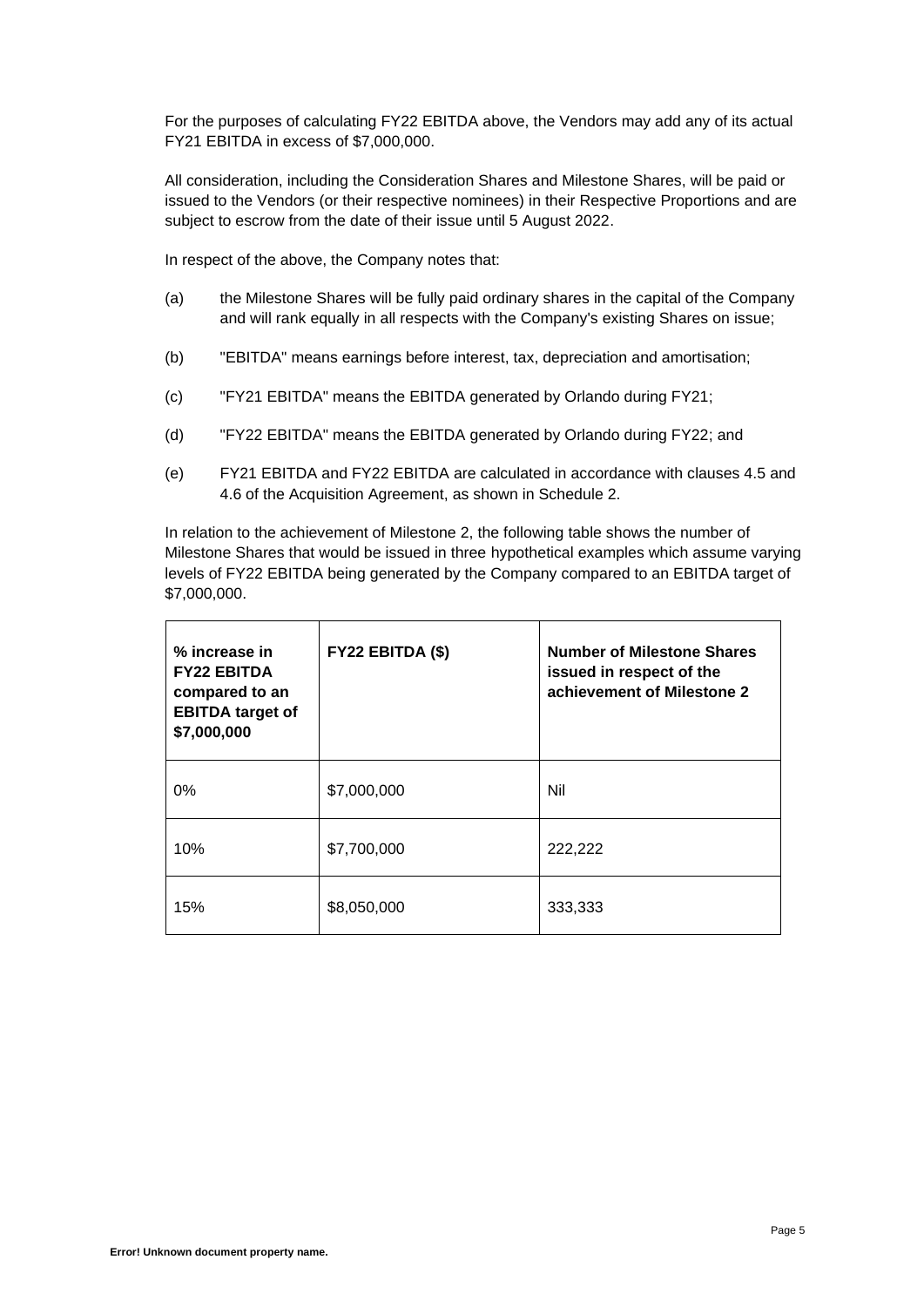#### **Schedule 2 - Calculation of FY21 EBITDA and FY22 EBITDA**

Clause 4.5 of the Acquisition Agreement provides the following in relation to the calculation of FY21 EBITDA:

- (a) As soon as practicable after the end of FY21 (and in any event no later than the date which is 20 business days after the lodgement of the Company's audited consolidated financial statements in respect of FY21 with ASX), the Company will issue to the Vendors a written statement (**FY21 EBITDA Statement**) which:
	- (i) is prepared in accordance with the Accounting Principles and Policies specified in the Acquisition Agreement;
	- (ii) states the FY21 EBITDA; and
	- (iii) is accompanied by reasonable supporting written evidence to justify the figures contained in the FY21 EBITDA Statement and the calculation of the FY21 EBITDA.
- (b) The Vendors will have a period of 10 business days to object, by written notice to the Company supported by relevant documentation, to any of the matters set out in the FY21 EBITDA Statement (including the calculation of FY21 EBITDA), failing which all such matters will be deemed to be agreed between the parties.
- (c) If the Vendors raise any objection to the FY21 EBITDA Statement (including the calculation of FY21 EBITDA) in accordance with paragraph (b) above which is not resolved within 10 business days, a dispute will be deemed to have arisen and the dispute resolution provisions under the Acquisition Agreement will apply.

Clause 4.6 of the Acquisition Agreement provides the following in relation to the calculation of FY22 EBITDA:

- (a) As soon as practicable after the end of FY22 (and in any event no later than the date which is 20 business days after the lodgement of the Company's audited consolidated financial statements in respect of FY22 with ASX), the Company will issue to the Vendors a written statement (**FY22 EBITDA Statement**) which:
	- (i) is prepared in accordance with the Accounting Principles and Policies specified in the Acquisition Agreement;
	- (ii) states the FY22 EBITDA; and
	- (iii) is accompanied by reasonable supporting written evidence to justify the figures contained in the FY22 EBITDA Statement and the calculation of the FY22 EBITDA.
- (b) The Vendors will have a period of 10 business days to object, by written notice to the Company supported by relevant documentation, to any of the matters set out in the FY22 EBITDA Statement (including the calculation of FY22 EBITDA), failing which all such matters will be deemed to be agreed between the parties.
- (c) If the Vendors raise any objection to the FY22 EBITDA Statement (including the calculation of FY22 EBITDA) in accordance with paragraph (b) above which is not